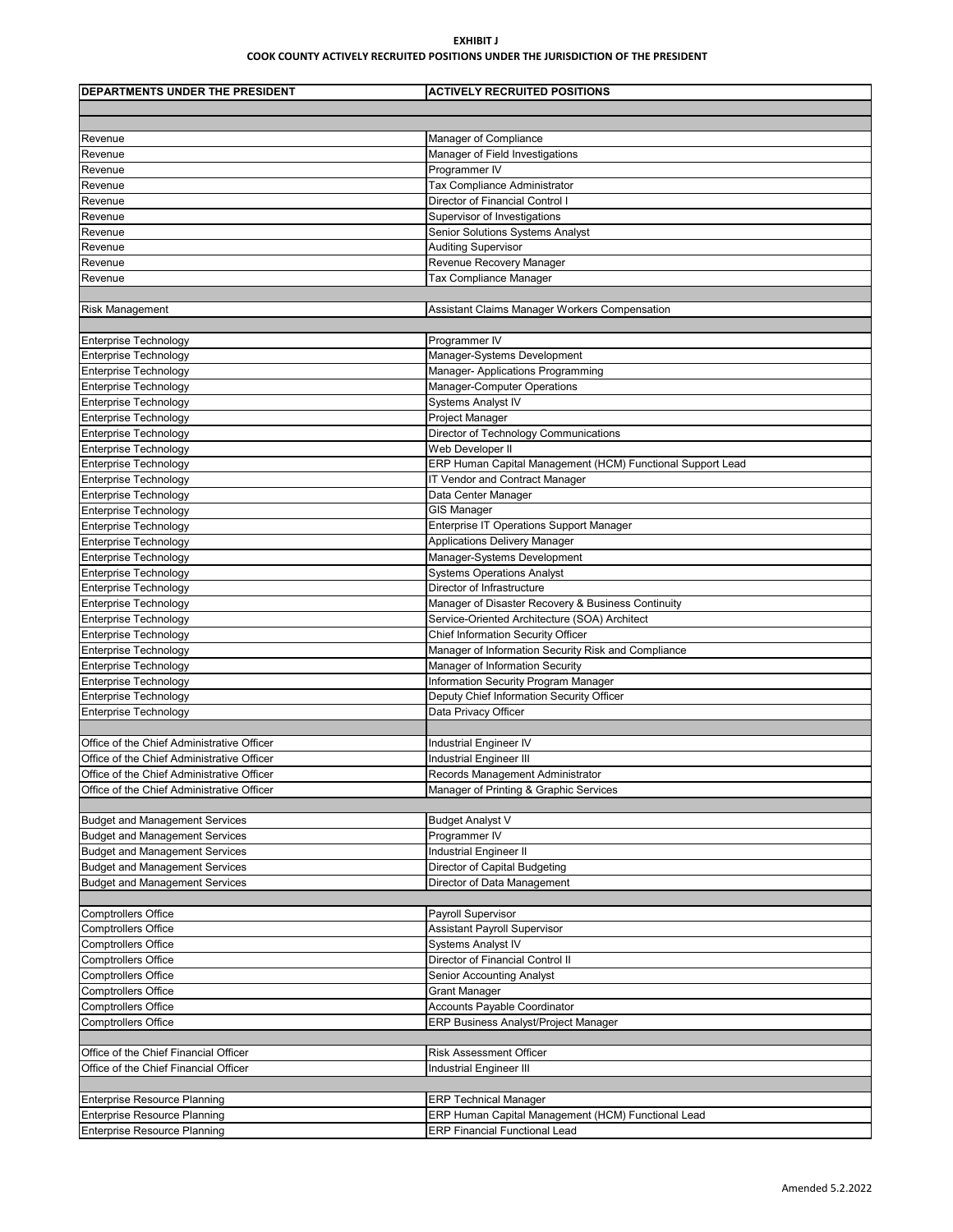## **EXHIBIT J COOK COUNTY ACTIVELY RECRUITED POSITIONS UNDER THE JURISDICTION OF THE PRESIDENT**

| <b>Enterprise Resource Planning</b>               | ERP Business Analyst/Project Manager (Finance)                               |
|---------------------------------------------------|------------------------------------------------------------------------------|
| <b>Enterprise Resource Planning</b>               | ERP Business Analyst/Project Manager (Human Capital Management)              |
| <b>Enterprise Resource Planning</b>               | ERP Business Analyst/Project Manager (Procurement/Inventory Management)      |
| <b>Enterprise Resource Planning</b>               | ERP Business Analyst/Project Manager (Procurement)                           |
| <b>Enterprise Resource Planning</b>               | ERP Business Analyst/Project Manager (Time & Attendance)                     |
|                                                   |                                                                              |
| <b>Enterprise Resource Planning</b>               | <b>ERP Programmer/Analyst</b>                                                |
| <b>Enterprise Resource Planning</b>               | <b>ERP Project Manager</b>                                                   |
| <b>Enterprise Resource Planning</b>               | Organizational Change Management Lead                                        |
|                                                   |                                                                              |
| Office of Procurement                             | Senior Contract Negotiator                                                   |
|                                                   |                                                                              |
| Office of Asset Management                        | Project Director IV                                                          |
|                                                   | Project Director III                                                         |
| Office of Asset Management                        |                                                                              |
| Office of Asset Management                        | Project Director II                                                          |
| Office of Asset Management                        | Project Director I                                                           |
| Office of Asset Management                        | <b>Energy Manager</b>                                                        |
| Office of Asset Management                        | Development Manager                                                          |
| Office of Asset Management                        | ADA Compliance Project Director                                              |
|                                                   |                                                                              |
| Department of Human Resources                     | Director of Human Resources Information Systems                              |
|                                                   |                                                                              |
| Department of Human Resources                     | Assistant Deputy Director of Human Resources                                 |
| Department of Human Resources                     | <b>Lead HRIS Analyst</b>                                                     |
| Department of Human Resources                     | Compliance Plan Analyst                                                      |
| Department of Human Resources                     | Oracle EBS HCM Analyst                                                       |
| Department of Human Resources                     | Leave Administration Manager                                                 |
| Department of Human Resources                     | Manager of Recruitment & Selection                                           |
|                                                   |                                                                              |
| Department of Human Resources                     | Manager of Classification & Compensation                                     |
| Department of Human Resources                     | Manager of Workforce Planning & Special Projects                             |
| Department of Human Resources                     | Director of Workforce Strategy                                               |
|                                                   |                                                                              |
| Auditor                                           | <b>Auditing Supervisor</b>                                                   |
| Auditor                                           | Field Auditor V                                                              |
| Auditor                                           | <b>IT Audit Supervisor</b>                                                   |
|                                                   |                                                                              |
|                                                   |                                                                              |
|                                                   |                                                                              |
| <b>Building and Zoning</b>                        | <b>Chief Plan Examiner</b>                                                   |
| <b>Building and Zoning</b>                        | Architectural Plan Examiner                                                  |
|                                                   |                                                                              |
| <b>Environment and Sustainability</b>             | Energy & Sustainability Manager                                              |
| <b>Environment and Sustainability</b>             | Environmental & Sustainability Initiatives Program Manager                   |
| <b>Environment and Sustainability</b>             | Manager of Technical Services                                                |
|                                                   |                                                                              |
| <b>Facilities Management</b>                      | Assistant Administrator                                                      |
|                                                   |                                                                              |
| <b>Facilities Management</b>                      | <b>Business Manager III</b>                                                  |
| <b>Facilities Management</b>                      | Supervisor of Mechanics II                                                   |
| <b>Facilities Management</b>                      | <b>Technical Service Supervisor</b>                                          |
| <b>Facilities Management</b>                      | Manager of Custodial Services                                                |
| <b>Facilities Management</b>                      | <b>Construction Manager - Facilities</b>                                     |
|                                                   |                                                                              |
| Office of the Medical Examiner                    | Chief Toxicologist                                                           |
| Office of the Medical Examiner                    | <b>Assistant Medical Examiner</b>                                            |
| Office of the Medical Examiner                    |                                                                              |
|                                                   | Forensic Pathology Fellow                                                    |
| Office of the Medical Examiner                    | Deputy Chief Toxicologist                                                    |
| Office of the Medical Examiner                    | Investigator V                                                               |
| Office of the Medical Examiner                    | Director of Intake Operations                                                |
| Office of the Medical Examiner                    | IT Systems Administrator                                                     |
| Office of the Medical Examiner                    | Deputy Chief Medical Examiner                                                |
| Office of the Medical Examiner                    | Investigator IV                                                              |
| Office of the Medical Examiner                    | Forensic Technician Supervisor                                               |
|                                                   |                                                                              |
| <b>Emergency Management and Regional Security</b> | Resident Preparedness & Community Emergency Response Program Project Manager |
| <b>Emergency Management and Regional Security</b> | <b>Grant Manager</b>                                                         |
|                                                   |                                                                              |
| <b>Emergency Management and Regional Security</b> | Medical/Public Health Liaison                                                |
| <b>Emergency Management and Regional Security</b> | <b>Critical Systems Manager</b>                                              |
| <b>Emergency Management and Regional Security</b> | Chief of Critical Systems                                                    |
| <b>Emergency Management and Regional Security</b> | <b>Chief of Operations</b>                                                   |
| <b>Emergency Management and Regional Security</b> | Training and Exercise Supervisor                                             |
|                                                   |                                                                              |